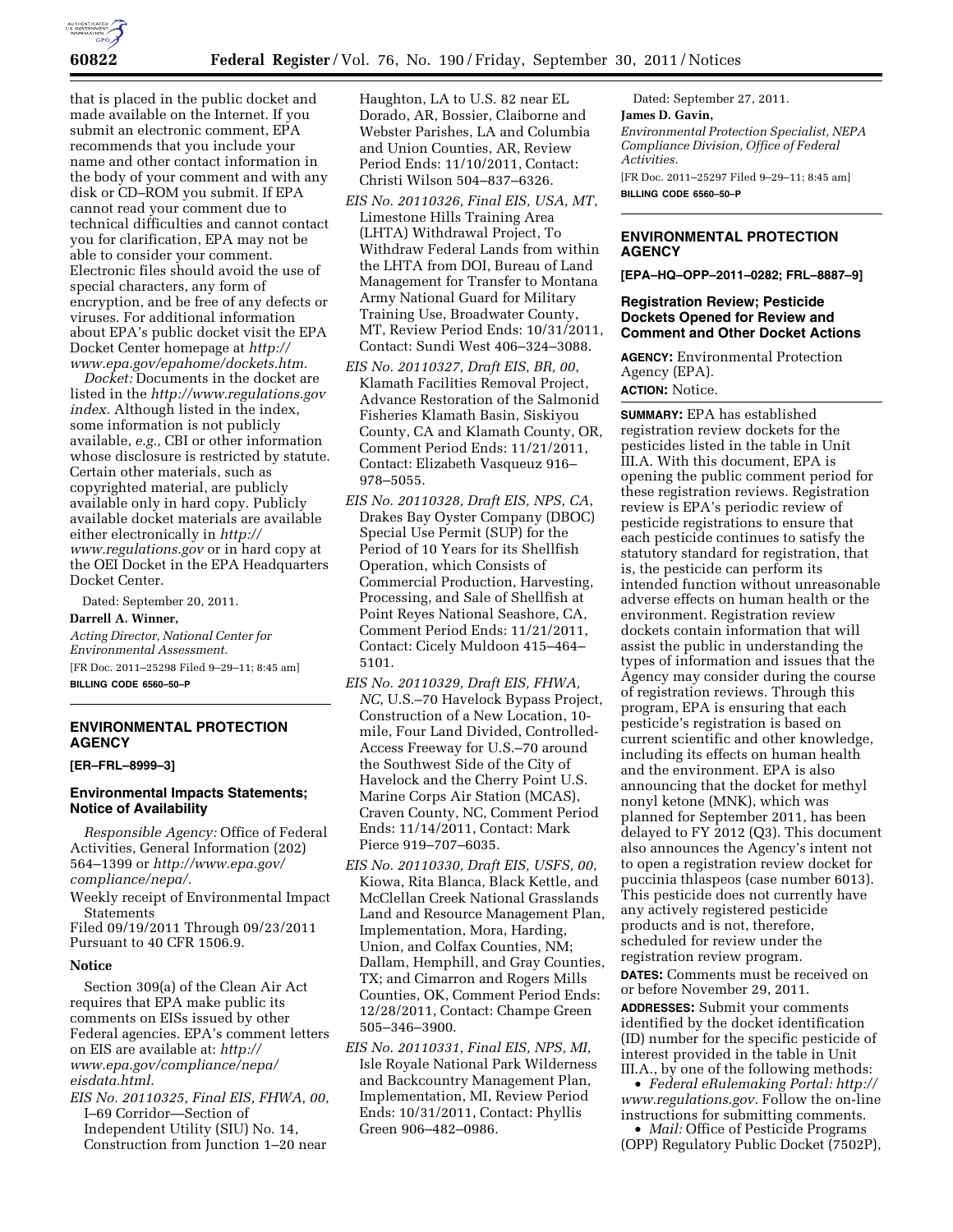Environmental Protection Agency, 1200 Pennsylvania Ave., NW., Washington, DC 20460–0001.

• *Delivery:* OPP Regulatory Public Docket (7502P), Environmental Protection Agency, Rm. S–4400, One Potomac Yard (South Bldg.), 2777 S. Crystal Dr., Arlington, VA. Deliveries are only accepted during the Docket Facility's normal hours of operation (8:30 a.m. to 4 p.m., Monday through Friday, excluding legal holidays). Special arrangements should be made for deliveries of boxed information. The Docket Facility telephone number is (703) 305–5805.

*Instructions:* Direct your comments to the docket ID numbers listed in the table in Unit III.A. for the pesticides you are commenting on. EPA's policy is that all comments received will be included in the docket without change and may be made available on-line at *[http://](http://www.regulations.gov)  [www.regulations.gov,](http://www.regulations.gov)* including any personal information provided, unless the comment includes information claimed to be Confidential Business Information (CBI) or other information whose disclosure is restricted by statute. Do not submit information that you consider to be CBI or otherwise protected through regulations.gov or email. The regulations.gov Web site is an ''anonymous access'' system, which means EPA will not know your identity or contact information unless you provide it in the body of your comment. If you send an e-mail comment directly to EPA without going through regulations.gov, your e-mail address will be automatically captured and included as part of the comment that is placed in the docket and made available on the Internet. If you submit an electronic comment, EPA recommends that you include your name and other contact information in the body of your comment and with any disk or CD–ROM you submit. If EPA cannot read your comment due to technical difficulties and cannot contact you for clarification, EPA may not be able to consider your comment. Electronic files should avoid the use of special characters, any form of encryption, and be free of any defects or viruses.

*Docket:* All documents in the docket are listed in the docket index available at *[http://www.regulations.gov.](http://www.regulations.gov)* Although listed in the index, some information is not publicly available, *e.g.,* CBI or other information whose disclosure is restricted by statute. Certain other material, such as copyrighted material, is not placed on the Internet and will be publicly available only in hard copy form. Publicly available docket materials are available either in the electronic docket at *[http://](http://www.regulations.gov)* 

*[www.regulations.gov,](http://www.regulations.gov)* or, if only available in hard copy, at the OPP Regulatory Public Docket in Rm. S– 4400, One Potomac Yard (South Bldg.), 2777 S. Crystal Dr., Arlington, VA. The hours of operation of this Docket Facility are from 8:30 a.m. to 4 p.m., Monday through Friday, excluding legal holidays. The Docket Facility telephone number is (703) 305–5805.

**FOR FURTHER INFORMATION CONTACT:** *For pesticide specific information contact:*  The Chemical Review Manager (CRM) or Regulatory Action Leader (RAL) identified in the table in Unit III.A. for the pesticide of interest.

*For general information contact:*  Kevin Costello, Pesticide Re-evaluation Division (7508P), Office of Pesticide Programs, Environmental Protection Agency, 1200 Pennsylvania Ave., NW., Washington, DC 20460–0001; telephone number: (703) 305–5026; fax number: (703) 308–8090; e-mail address: *[costello.kevin@epa.gov.](mailto:costello.kevin@epa.gov)* 

#### **SUPPLEMENTARY INFORMATION:**

#### **I. General Information**

#### *A. Does this action apply to me?*

This action is directed to the public in general, and may be of interest to a wide range of stakeholders including environmental, human health, farmworker, and agricultural advocates; the chemical industry; pesticide users; and members of the public interested in the sale, distribution, or use of pesticides. Since others also may be interested, the Agency has not attempted to describe all the specific entities that may be affected by this action. If you have any questions regarding the applicability of this action to a particular entity, consult the person listed under **FOR FURTHER INFORMATION CONTACT**.

### *B. What should I consider as I prepare my comments for EPA?*

1. *Submitting CBI.* Do not submit this information to EPA through regulations.gov or e-mail. Clearly mark the part or all of the information that you claim to be CBI. For CBI information in a disk or CD–ROM that you mail to EPA, mark the outside of the disk or CD–ROM as CBI and then identify electronically within the disk or CD–ROM the specific information that is claimed as CBI. In addition to one complete version of the comment that includes information claimed as CBI, a copy of the comment that does not contain the information claimed as CBI must be submitted for inclusion in the public docket. Information so marked will not be disclosed except in

accordance with procedures set forth in 40 CFR part 2.

2. *Tips for preparing your comments.*  When submitting comments, remember to:

i. Identify the document by docket ID number and other identifying information (subject heading, **Federal Register** date and page number).

ii. Follow directions. The Agency may ask you to respond to specific questions or organize comments by referencing a Code of Federal Regulations (CFR) part or section number.

iii. Explain why you agree or disagree; suggest alternatives and substitute language for your requested changes.

iv. Describe any assumptions and provide any technical information and/ or data that you used.

v. If you estimate potential costs or burdens, explain how you arrived at your estimate in sufficient detail to allow for it to be reproduced.

vi. Provide specific examples to illustrate your concerns and suggest alternatives.

vii. Explain your views as clearly as possible, avoiding the use of profanity or personal threats.

viii. Make sure to submit your comments by the comment period deadline identified.

3. *Environmental justice.* EPA seeks to achieve environmental justice, the fair treatment and meaningful involvement of any group, including minority and/or low income populations, in the development, implementation, and enforcement of environmental laws, regulations, and policies. To help address potential environmental justice issues, the Agency seeks information on any groups or segments of the population who, as a result of their location, cultural practices, or other factors, may have atypical or disproportionately high and adverse human health impacts or environmental effects from exposure to the pesticides discussed in this document, compared to the general population.

## **II. Authority**

EPA is initiating its reviews of the pesticides identified in this document pursuant to section 3(g) of the Federal Insecticide, Fungicide, and Rodenticide Act (FIFRA) and the Procedural Regulations for Registration Review at 40 CFR part 155, subpart C. Section 3(g) of FIFRA provides, among other things, that the registrations of pesticides are to be reviewed every 15 years. Under FIFRA, a pesticide product may be registered or remain registered only if it meets the statutory standard for registration given in FIFRA section 3(c)(5). When used in accordance with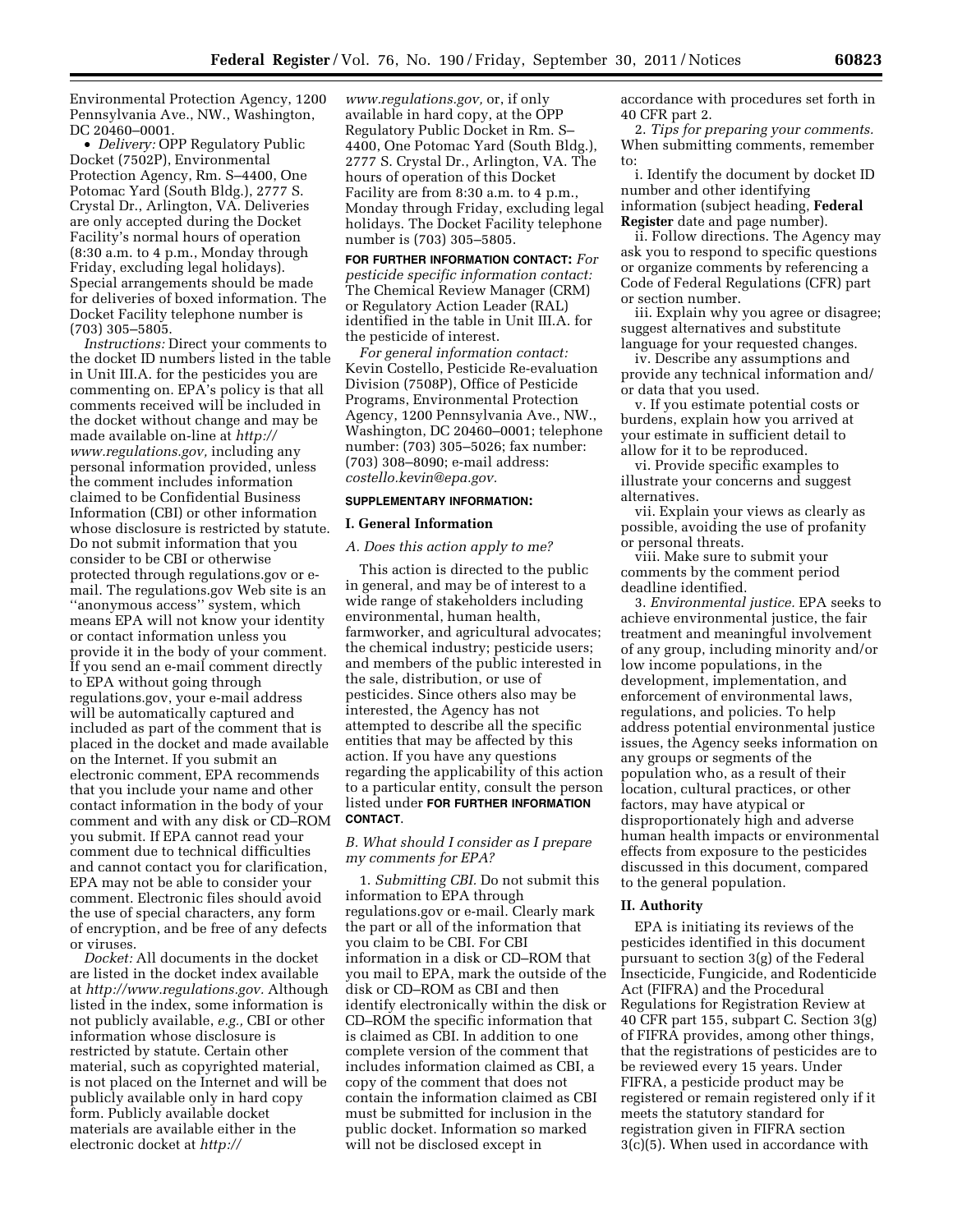widespread and commonly recognized practice, the pesticide product must perform its intended function without unreasonable adverse effects on the environment; that is, without any unreasonable risk to man or the environment, or a human dietary risk from residues that result from the use of a pesticide in or on food.

## **III. Registration Reviews**

*A. What action is the agency taking?* 

As directed by FIFRA section 3(g), EPA is reviewing the pesticide registrations identified in the table in this unit to assure that they continue to satisfy the FIFRA standard for registration—that is, they can still be used without unreasonable adverse

effects on human health or the environment. A pesticide's registration review begins when the Agency establishes a docket for the pesticide's registration review case and opens the docket for public review and comment. At present, EPA is opening registration review dockets for the cases identified in the following table.

## TABLE—REGISTRATION REVIEW DOCKETS OPENING

| Registration review case name and No.                                  | Docket ID No.        | Chemical review manager or RAL, telephone<br>No., e-mail address          |
|------------------------------------------------------------------------|----------------------|---------------------------------------------------------------------------|
| 1H-Pyrazole-1-methanol, 3,5-dimethyl-, 5035                            | EPA-HQ-OPP-2011-0619 | Eliza<br>Blair,<br>(703)<br>308-7279,<br>blair.eliza@epa.gov              |
|                                                                        | EPA-HQ-OPP-2011-0620 | Eliza<br>(703)<br>308-7279,<br>Blair.<br>blair.eliza@epa.gov              |
| Amines, C10-16-alkyldimethyl, N-oxides, 5003                           | EPA-HQ-OPP-2011-0616 | Seiichi<br>347-0163,<br>Murasaki,<br>(703)<br>murasaki.seiichi@epa.gov    |
| Aviglycine Hydrochloride (AVG), 6070                                   | EPA-HQ-OPP-2011-0691 | Fournier.<br>308-0169,<br>John<br>(703)<br>fournier.john@epa.gov          |
| Bacilius thuringiensis, 0247                                           | EPA-HQ-OPP-2011-0705 | Kathleen Martin, (703) 308-2857, mar-<br>tin.kathleen@epa.gov             |
|                                                                        | EPA-HQ-OPP-2011-0663 | Maia<br>Tatinclaux.<br>347-0123,<br>(703)<br>tatinclaux.maia@epa.gov      |
|                                                                        | EPA-HQ-OPP-2011-0628 | 347-8496,<br>Menyon<br>Adams,<br>(703)<br>adams.menyon@epa.gov            |
| Glycine, N-(hydroxymethyl)-monosodium salt,<br>5030.                   | EPA-HQ-OPP-2011-0615 | Rebecca von dem Hagen, (703) 305-6785,<br>vondem-hagen.rebecca@epa.gov    |
|                                                                        | EPA-HQ-OPP-2011-0692 | Andrea<br>Mojica,<br>308-0122,<br>(703)<br>mojica.andrea@epa.gov          |
|                                                                        | EPA-HQ-OPP-2011-0678 | Pfeifer.<br>Chris<br>(703)<br>308-0031,<br>pfeifer.chris@epa.gov          |
|                                                                        | EPA-HQ-OPP-2011-0375 | Jill<br>Bloom,<br>(703)<br>308-8019,<br>bloom.jill@epa.gov                |
| Nuclear Polyhedrosis and Granulosis Viruses<br>(Insect Viruses), 4106. | EPA-HQ-OPP-2011-0694 | Jeannine<br>Kausch.<br>347-8920,<br>(703)<br>kausch.jeannine@epa.gov      |
|                                                                        | EPA-HQ-OPP-2011-0662 | Christina Scheltema,<br>308-2201,<br>(703)<br>scheltema.christina@epa.gov |
|                                                                        | EPA-HQ-OPP-2011-0677 | 347-0248,<br>Khue<br>Nguyen,<br>(703)<br>nguyen.khue@epa.gov              |
|                                                                        | EPA-HQ-OPP-2011-0661 | Kvlie<br>308-8055,<br>Rothwell,<br>(703)<br>rothwell.kylie@epa.gov        |
|                                                                        | EPA-HQ-OPP-2011-0666 | Wilhelmena Livingston, (703) 308-8025, liv-<br>ingston.wilhelmena@epa.gov |
|                                                                        | EPA-HQ-OPP-2011-0667 | Wilhelmena Livingston, (703) 308-8025, liv-<br>ingston.wilhelmena@epa.gov |
|                                                                        | EPA-HQ-OPP-2011-0696 | Monica<br>Wait.<br>347-8019,<br>(703)<br>wait.monica@epa.gov              |
|                                                                        | EPA-HQ-OPP-2011-0682 | James<br>Parker,<br>(703)<br>306-0469,<br>parker.james@epa.gov            |
|                                                                        | EPA-HQ-OPP-2011-0706 | Katherine St. Clair,<br>347-8778.<br>(703)<br>st.clair.katherine@epa.gov  |

EPA is also announcing that it will not be opening a docket for puccinia thlaspeos (''strain woad'' pc code 006489), because this pesticide is not included in any products registered under either FIFRA section 3 or section 24 (c).

## *B. Docket Content*

1. *Review dockets.* The registration review dockets contain information that the Agency may consider in the course of the registration review. The Agency may include information from its files

including, but not limited to, the following information:

• An overview of the registration review case status.

• A list of current product registrations and registrants.

• **Federal Register** notices regarding any pending registration actions.

• **Federal Register** notices regarding current or pending tolerances.

• Risk assessments.

• Bibliographies concerning current registrations.

• Summaries of incident data.

• Any other pertinent data or information.

Each docket contains a document summarizing what the Agency currently knows about the pesticide case and a preliminary work plan for anticipated data and assessment needs. Additional documents provide more detailed information. During this public comment period, the Agency is asking that interested persons identify any additional information they believe the Agency should consider during the registration reviews of these pesticides.